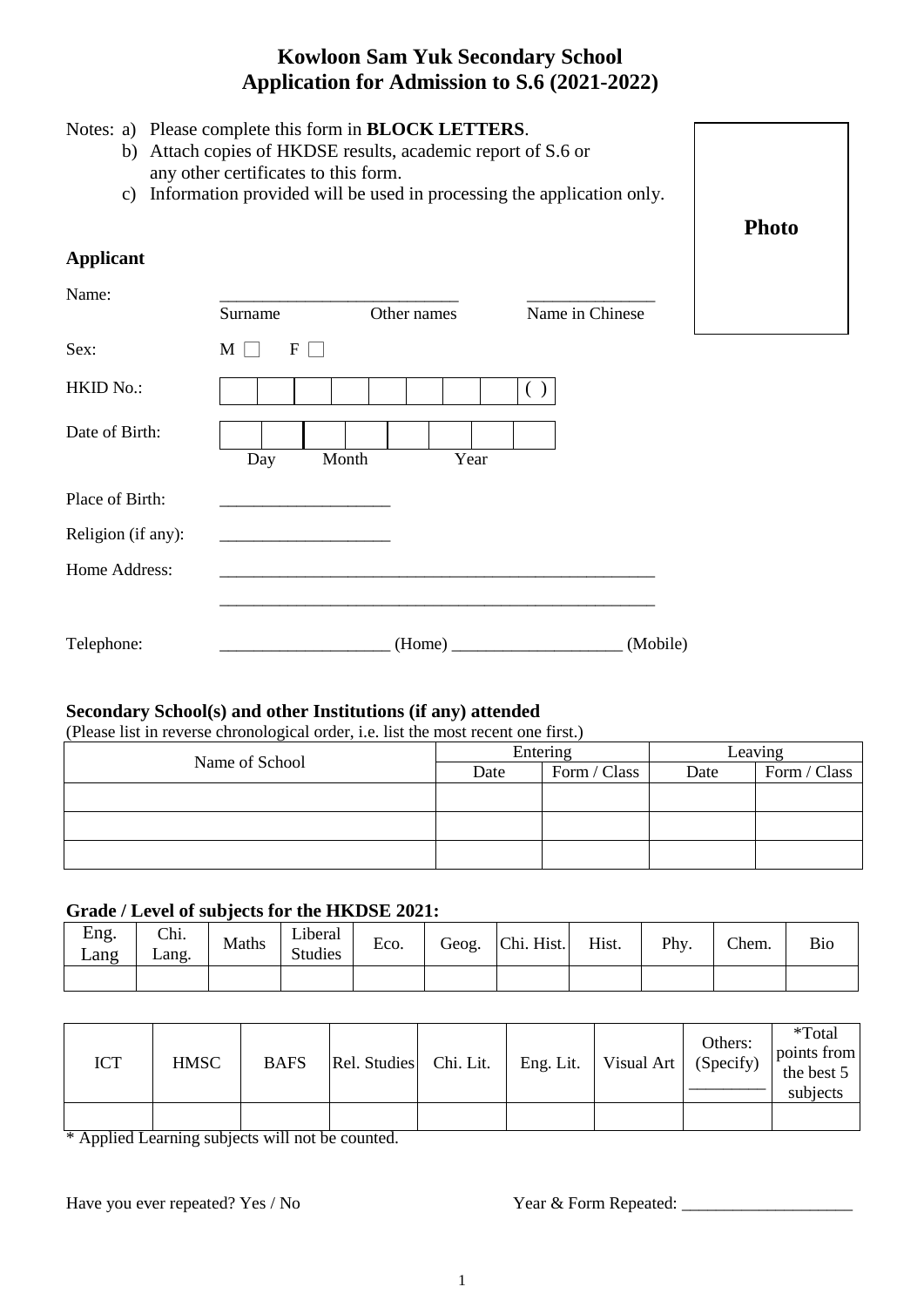#### **Additional Information**

| Conduct: Form 5 (1st Term) | (2nd Term) |
|----------------------------|------------|
| Form 6 (1st Term)          | (2nd Term) |

Extracurricular Activities: (e.g. Major position or membership of any school societies, or service in school or other voluntary bodies)

Other:

The subjects you intend to take for the HKDSE 2022: (Eng. Lang., Chi. Lang., Maths., Liberal Studies and Rel. Studies are compulsory subjects)

Please indicate your choice of two electives by putting " $\checkmark$ " in the appropriate boxes below.

| Subject                                         | Hist.        | Chi.<br>Hist. | Geog.        | Eco.         | Phy. | Chem. | Bio. | <b>BAFS</b>   | Others |
|-------------------------------------------------|--------------|---------------|--------------|--------------|------|-------|------|---------------|--------|
|                                                 |              |               |              |              |      |       |      |               |        |
| Subjects<br>examined<br>(Chinese)<br>/ English) | $\mathsf{C}$ | $\mathsf{C}$  | $\mathbf{C}$ | $\mathsf{C}$ | C/E  | C/E   | C/E  | $\mathcal{C}$ |        |

|  |  | (For office use only) |  |  |  |
|--|--|-----------------------|--|--|--|
|  |  |                       |  |  |  |
|  |  |                       |  |  |  |
|  |  |                       |  |  |  |
|  |  |                       |  |  |  |
|  |  |                       |  |  |  |

 $\overline{2}$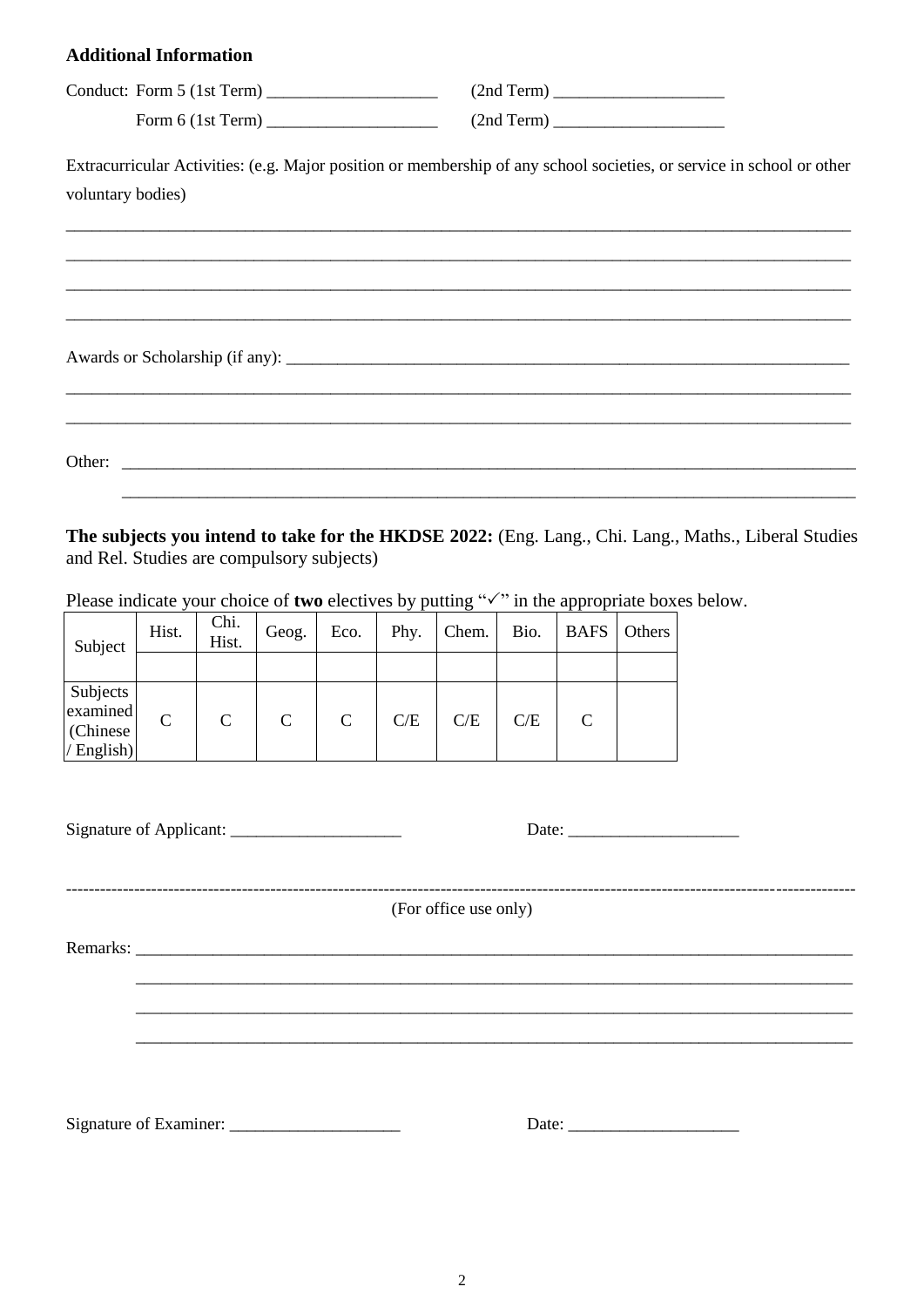# 九龍三育中學

## **2021-2022** 學年

# 中六級學費及學費減免事宜

學費:

全年學費為港幣\$2,700.00,由2021年9月至2022年2月,分6期繳交(每月\$450.00)。*(*上述學 費為本校向教育局申請調整後之收費,有待教育局審批。若上述學費未獲教育局批准,全年學費 將維持*2020-21*全年學費港幣*\$2,640 )*

2021 年 9 月至 2022 年 6 月學費,本校將於每月 6 號至 12 號期間通過銀行自動轉賬過戶收取 該月之學費,而 **2021** 年 **9** 月及 **10** 月份學費將於 **2021** 年 **10** 月初分兩次以自動轉賬收取,請 貴家 長由 2021年 10 月份開始於每月 5 號之前存放足夠款項, 以便扣賬。若存款不足, 銀行將會每次 收取手續費。若同學於十月仍未辦妥自動轉賬手續,則需到校務處以現金交費,敬請垂注。

備註: 若學校沒有調整下學年學費或學校未獲教育局批准調整下學年學費,各級學生升級後的全 年學費將與原先升班前的全年學費相同

申請學費減免事宜:

- 1. 各級學費減免計劃: 為就讀本校有經濟需要的學生提供學費減免。
- 2. 申請資格:
	- (a) 申請人必須為香港居民及
	- (b) 申請人為本校學生家長或合法監護人。
	- (c) 申請人必須符合下列其中一項條件:
		- (i) 已向學生資助處申請「2021-2022 學年學校書簿津貼計劃、學生車船津貼計劃及上網 費津貼計劃」,並已獲學生資助處初步評估為全額資助或半額資助(請附學生資助處 「2021/22 資格評估申請結果通知書」或「2021/22 學生資助處資格証明書」副本作 實)。
		- (ii) 已獲社會福利署批核的綜合社會保障援助(綜援)。

(請附有關證明文件作實,例:申請獲准通知書)

- 3. 申請程序:
	- (a) 學校於新生註冊日派發有關「繳交學費及申請學費減免通告」及「學費減免計劃申請 表」。
	- (b) 申請人若於 **2021** 年 **9** 月 **10** 日**(**星期五**)**或之前將已填妥的學費減免申請表連同有關證明文 件副本、「繳交學費及申請學費減免通告」回條交回校務處。本校會於 10 月初發出第一 批學費減免計劃的結果通知書。
	- (c) 若有關文件或申請資料不足,申請將不獲進一步處理。
	- (d) 若申請人在 2021 年 9 月 10 日(星期五)以後才遞交申請,可交往班主任或校務處。申請學 生的學費減免將可能由批核日期起生效。
	- (e) 學費減免計劃截止申請日期為 **2022** 年 **6** 月 **30** 日。
	- (f) 有關申請的批核與否,學費減免的款額或有關學費減免事宜等,校方具有最終的決定 權。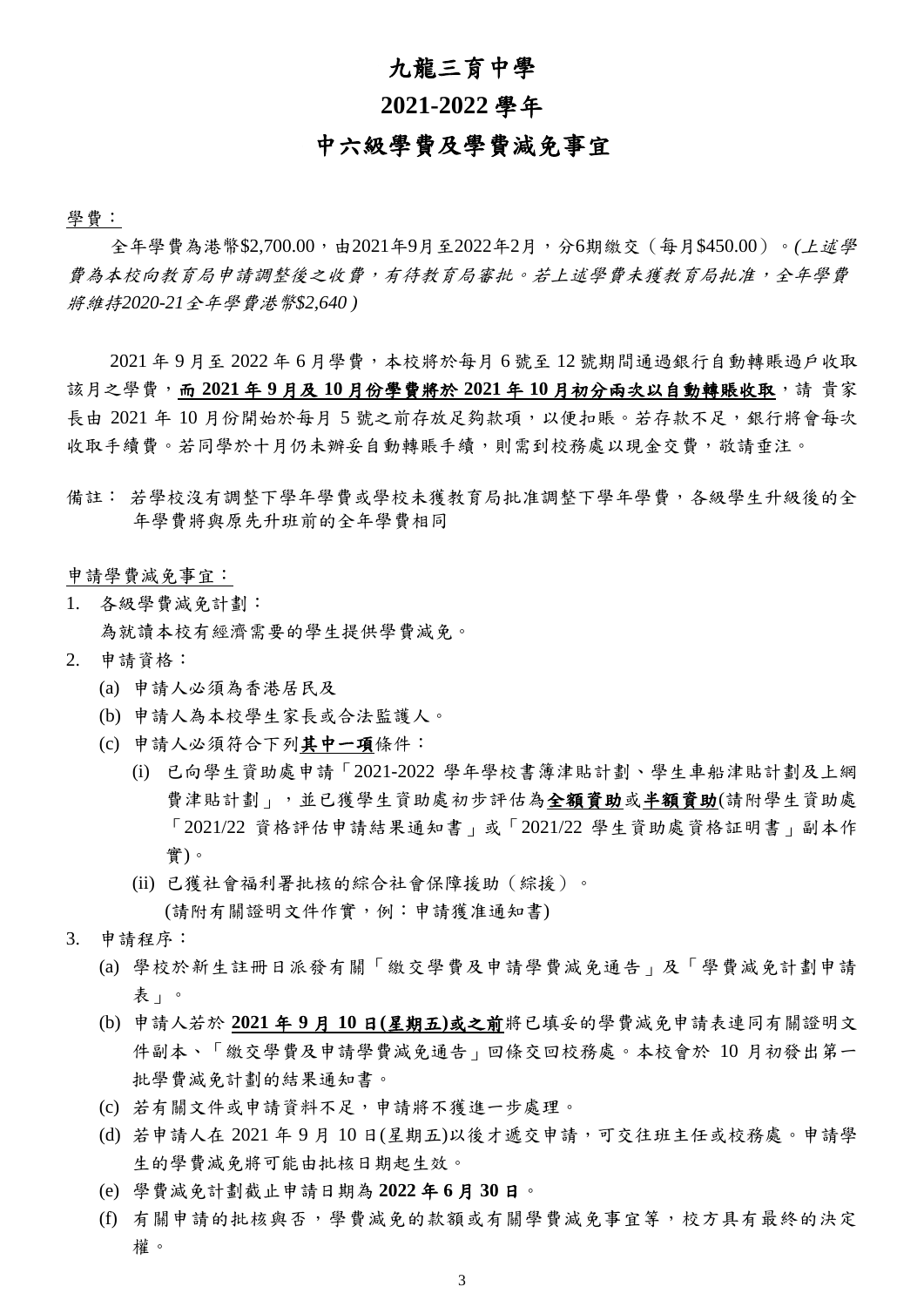- 4. 資格評估方法及減免幅度:
	- (a) 本校將依照學生資助處所發出的評估結果或社會福利署發出的綜合社會保障援助有關文 件進行評估。
	- (b) 學費減免幅度如下:

各級學費減免以學生資助處的批核結果,或社會福利署綜合社會保障援助證明文件作準則。

| 類別                  | 每月可獲學費減免<br>(% ) | 備註                                                                                                                                                                                                                                                                                                                |
|---------------------|------------------|-------------------------------------------------------------------------------------------------------------------------------------------------------------------------------------------------------------------------------------------------------------------------------------------------------------------|
| 學生資助處評定為<br>全額資助的學生 | 100% (註1)        | 有特殊經濟需要的申請方法:<br>1.<br>(a) 如有特殊經濟需要,學校會個別處理,申請人                                                                                                                                                                                                                                                                   |
| 綜援家庭的學生             | 100%             | 需遞交「減免學費申請表(特殊經濟需要)」連<br>同有關證明文件副本及學校通告向學校申請,                                                                                                                                                                                                                                                                     |
| 學生資助處評定為<br>半額資助的學生 | 50% (註1)         | 但校方有最終決定權。<br>(b) 有特殊經濟需要的評估方法<br>方法一:<br>按學生資助處「調整後家庭收入」(AFI)機<br>制進行入息審查,副校長評定申請人的資<br>助資格及幅度。(註2)<br>每月可獲學費減免(%)可參考 2021/22 學年<br>的「調整後家庭收入」組別的資助幅度。<br>(註3)<br>方法二:校長酌情批准<br>只適用於有即時特殊家庭經濟困難的申請<br>人,例如:家庭突變,校長審批後可獲學<br>費減免。<br>中一級新生獲「小學校長推薦計劃」的申請方法:<br>2.<br>(a) 評估方法: 中一級新生獲小學校長推薦<br>(b) 學費減免幅度:全年學費獲減免 |

**(**註 **1)**:學生資助處進行資料核對後,如調查結果與初步評估結果不同,學校會根據學生 資助處提供的結果調整資助額,若申請人多獲得發放減免,申請人須退還差額。

**(**註 **2)**:「調整後家庭收入」機制所採用的算式如下:

| AFI | 家庭全年總收入      |
|-----|--------------|
|     | 家庭成員人數 + (1) |

- 透過學生資助處估算資助幅度 **<https://www.wfsfaa.gov.hk/sfo/tc/calculator/primary-secondary.php>**
- 詳情可參考學生資助處網址: **<https://www.wfsfaa.gov.hk/sfo/tc/primarysecondary/tt/general/assessment.htm>**

**(**註 **3)**:每月可獲學費減免(%)可參考該學年的「調整後家庭收入」組別的資助幅度。

| 2021/22 學年的<br>資助幅度<br>調整後家庭收入組別   機制下數值介乎(港幣) |  |
|------------------------------------------------|--|
| 100% 學費<br>\$0 至 \$41,360                      |  |
| 50% 學費<br>\$41,361 至 \$79,976                  |  |
| 0% 學費<br>超過\$79,976                            |  |

 2021/22 學年三人家庭和四人家庭可獲全額資助的「調整後家庭收入」上限分別 為港幣 50,071 元 和 46,066 元。就二人和三人單親家庭而言,有關家庭會分別視 為三人和四人家庭,以決定可獲全額資助的「調整後家庭收入」上限及計算「調 整後家庭收入」。